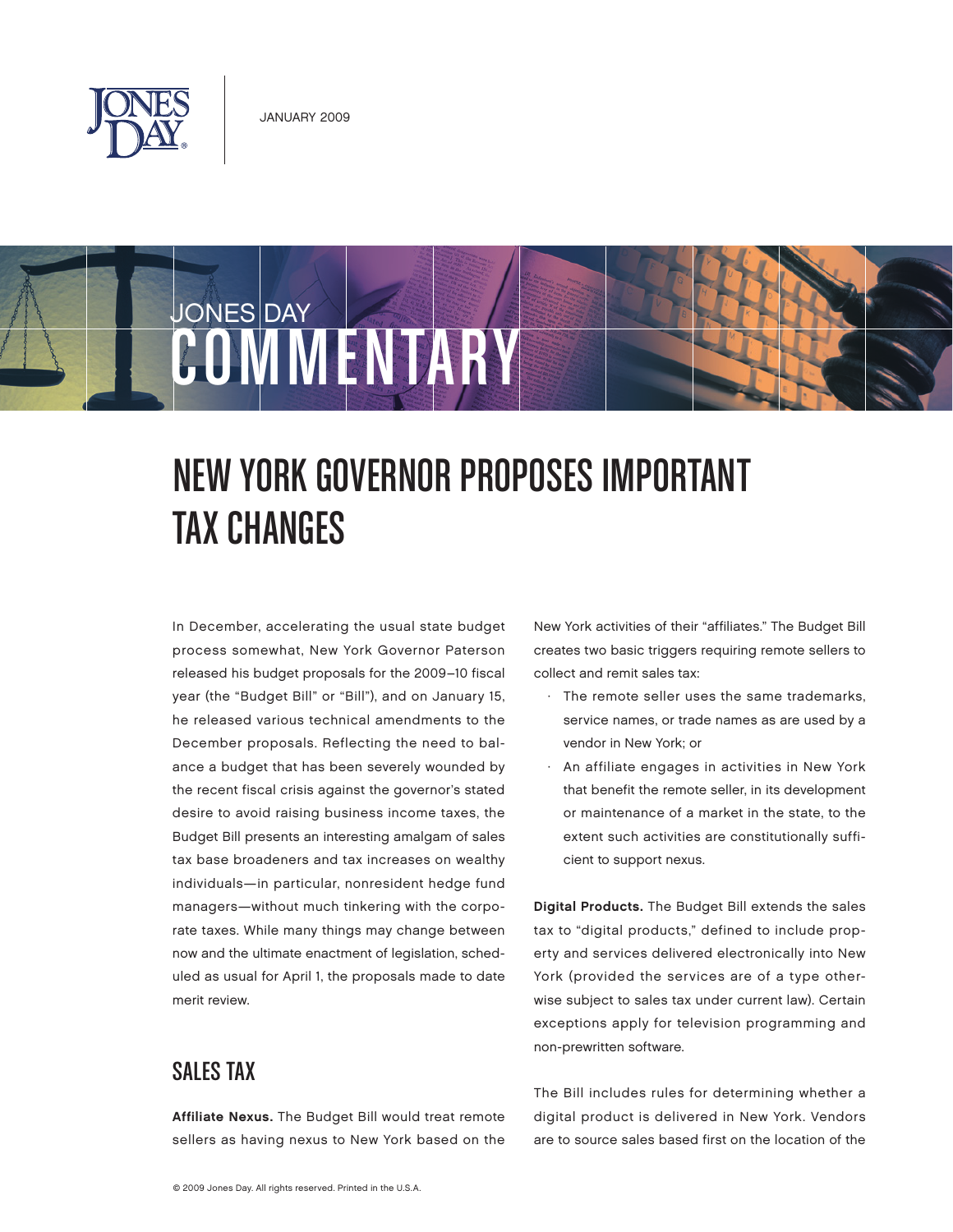equipment from which the digital product is accessed by the customer or, failing that, based on the billing address, or if neither the equipment's location nor the billing address is known, by the street address of the user, provided that the use of that address is not in "bad faith." For certain sales of prewritten software, the Bill also provides that the purchaser may provide a multiple points of use certificate, on which the vendor may rely.

Bad Debts on Factored Credit Card Receivables. New York's tax law currently includes a provision allowing for the refund of sales tax where private label credit card receivables factored to third parties become uncollectible. Reasoning that even if the consumer never pays for the purchased goods, the vendor has collected at least part of the sales price from its lender, the Bill proposes to repeal this relief provision. As explained in the memorandum in support of this proposal, "The State is not a party to the terms of this lending agreement, and it should not be subsidizing the lending practices of the private label credit card issuers."

Base Broadeners. The Bill proposes a wide variety of additions to the sales tax base, including cable and satellite TV and radio services, haircuts, clothing (with some tax holiday weeks), and credit reports delivered orally. Among the high-ticket items targeted by the Bill, the state again attempts to capture tax on various transactions involving vessels, airplanes, and vehicles. The Bill also proposes an additional 5 percent sales tax on "luxury products," which is a revenue raiser resembling the 1990s-era federal excise tax on luxury goods.

The Bill also includes a rather odd provision imposing sales tax on the discounts afforded under store coupons. While billed as an attempt to treat store coupons in the same manner as manufacturers' coupons, the proposal raises obvious questions about the difference between a store coupon and other forms of discount or price reduction a retailer might offer.

Narrowed Capital Improvements Exemption. While sales tax is always imposed on the materials used in making capital improvements to real property, the tax does not apply to the labor component of such improvements. Contractors thus pay tax on their purchases of the materials, but the

property owner does not pay any sales tax to its contractor on "capital improvements" to real property.

The Bill would significantly narrow this exemption. As proposed, the exemption would be available only for new construction, the construction of an addition, or the "total reconstruction" of existing real property.

Expanded Bulk Sales Exposure. Like many states, New York has a bulk sale rule under which a purchaser of a business or business assets may be held liable for the seller's unpaid sales taxes. To avoid this liability, the purchaser must provide advance notice of the sale to the state and withhold out of the purchase price the unpaid sales taxes identified by the Department of Taxation and Finance.

The Budget Bill expands this successor liability to make purchasers liable for penalty and interest, as well as the underlying unpaid tax.

#### Corporate Income Tax

Sourcing Income From Digital Products. For purposes of apportioning corporate income, the Bill sets forth new rules for the sourcing of receipts derived from digital products. These generally mirror the definition and sourcing rules for digital products proposed under the sales tax.

Insurance Companies. The Bill proposes a general overhaul of the state's tax on insurance companies, designed to bring New York into closer conformity with the structure of insurance taxes in other states.

The Bill also attacks the perceived loophole of "overcapitalized captive insurance companies." These companies would lose their classification as insurance companies and instead be required to file on a combined basis with their corporate parents.

Credit Reform. The Bill would repeal various "underutilized" credits and enact reforms to the Qualified Empire Zone Enterprise ("QEZE") program. In place of these incentives, the Bill places a new emphasis on credits for research activities and emerging technologies.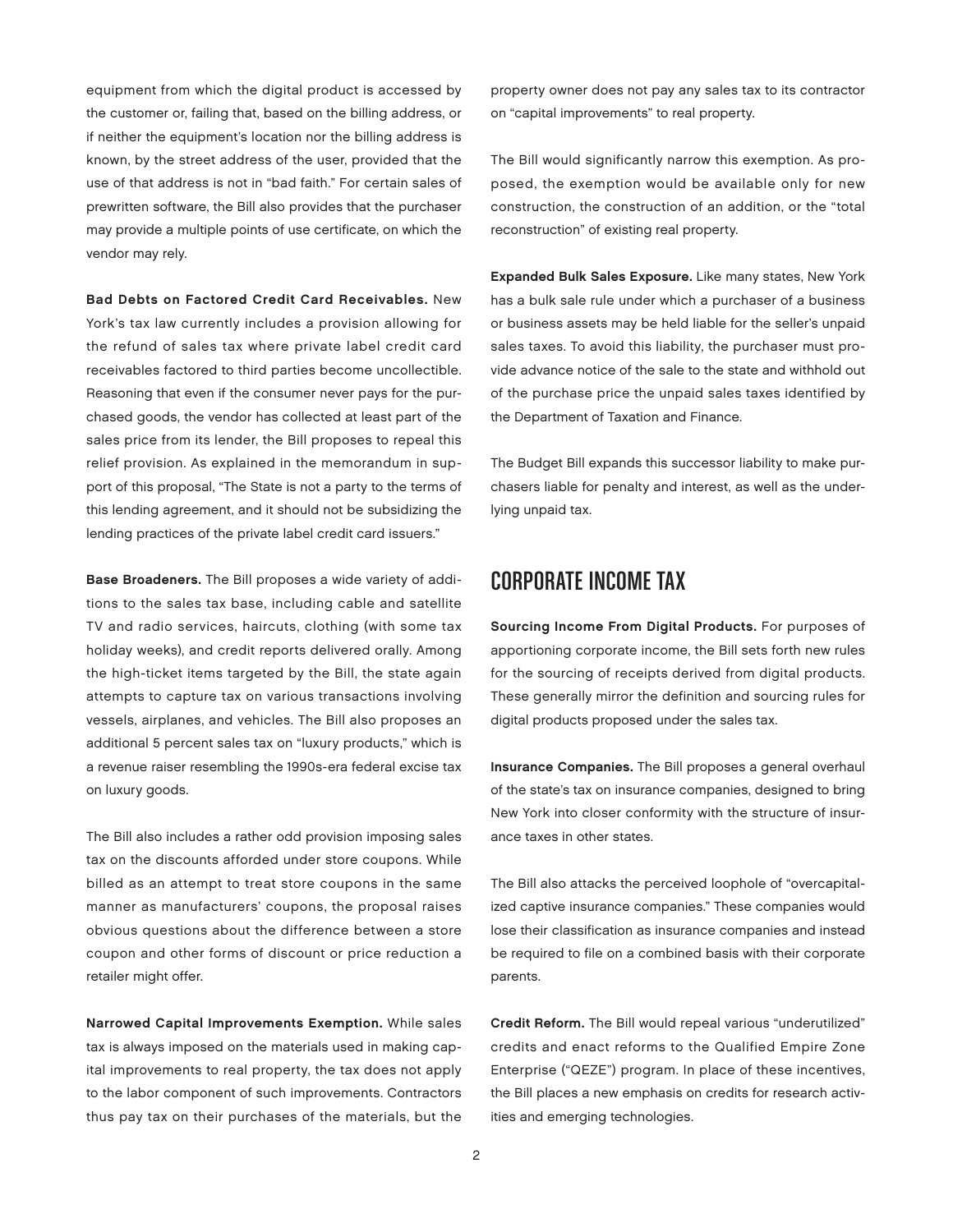### Personal Income Tax

Hedge Fund Managers. The Budget Bill would recharacterize certain income earned by nonresident partners as New York source income fully taxable by New York. While apparently designed to impose New York tax on income earned by hedge fund managers from "carried interests," this provision is both extremely complex and very poorly written. In its essence, the proposal attempts to recharacterize the distributive share of partnership income of a partner who serves various management or advisory roles as income derived from New York sources and therefore fully taxable in New York; in its details, the provision is nearly impenetrable.

Perhaps the biggest concern underlying this proposal is the potential disconnect between New York's characterization of such partnership income as New York source and the disparate characterization of the same income by the partner's home state, which may well continue to treat it as a distributive share of income from intangibles. That mismatch in character quite possibly could lead to double taxation of managers' income from carried interests.

Disallowance of Itemized Deductions. Instead of directly raising personal income tax rates, the Bill raises revenue by disallowing itemized deductions for individuals with adjusted gross income exceeding \$1 million. This "millionaire's" tax spares the charitable deduction but otherwise would disallow deductions for home mortgage and investment interest, local property and income taxes, and other expenses allowed federally as itemized deductions.

FIRPTA Comes to New York. While nonresidents selling a direct interest in New York real property are subject to tax on that New York source income, the sale of stock or a partnership interest currently is classified as income from an intangible and not taxable in New York. The Bill would change that, by treating sales of interests in LLCs and other entities classified as partnerships, in S corporations, and in certain C corporations as producing New York source income. This new sourcing rule would apply where the value of the real estate is 50 percent or more of the entity's total asset value, the latter being measured by reference to assets held at least two years, to avoid "stuffing." Oddly, once the provision is triggered, the gain on sale is allocated to New York based on the relative values of the entity's assets, not the relative amounts of built-in gain.

#### Voluntary Disclosure and Compliance

New York has been promoting its new Voluntary Disclosure Program as offering increased protections to taxpayers who voluntarily report their noncompliance and step forward to pay their unpaid New York State taxes. The Budget Bill now makes clear what may be the case in any event: New York will share information regarding voluntary disclosures with the IRS and other taxing authorities.

The Bill also includes a new "whistleblower" provision, authorizing the state to pay awards to persons who report information that leads to the detection of substantial underpayments or to criminal prosecution for tax crimes.

## New York City Chimes In

In his State of the City Address delivered January 15, Mayor Bloomberg spoke of changes to the city's tax laws that could have potentially significant consequences for corporate taxpayers. Stating that "[i]t's time to align our tax laws with those in other states, close loopholes, and end unnecessary tax burdens that can stifle the creation of new jobs," the mayor mentioned reforming the unincorporated business tax, as well as changing "tax policies that discourage local job creation"—quite possibly signaling a move to single-factor, receipts-based apportionment.

## And Don't Forget the Feds!

With a new President and Congress and an economy in crisis, changes to the federal tax laws are in the wind as well. Jones Day's tax lawyers are following these developments and will alert you to important federal changes, and to their state and local tax side effects as well.